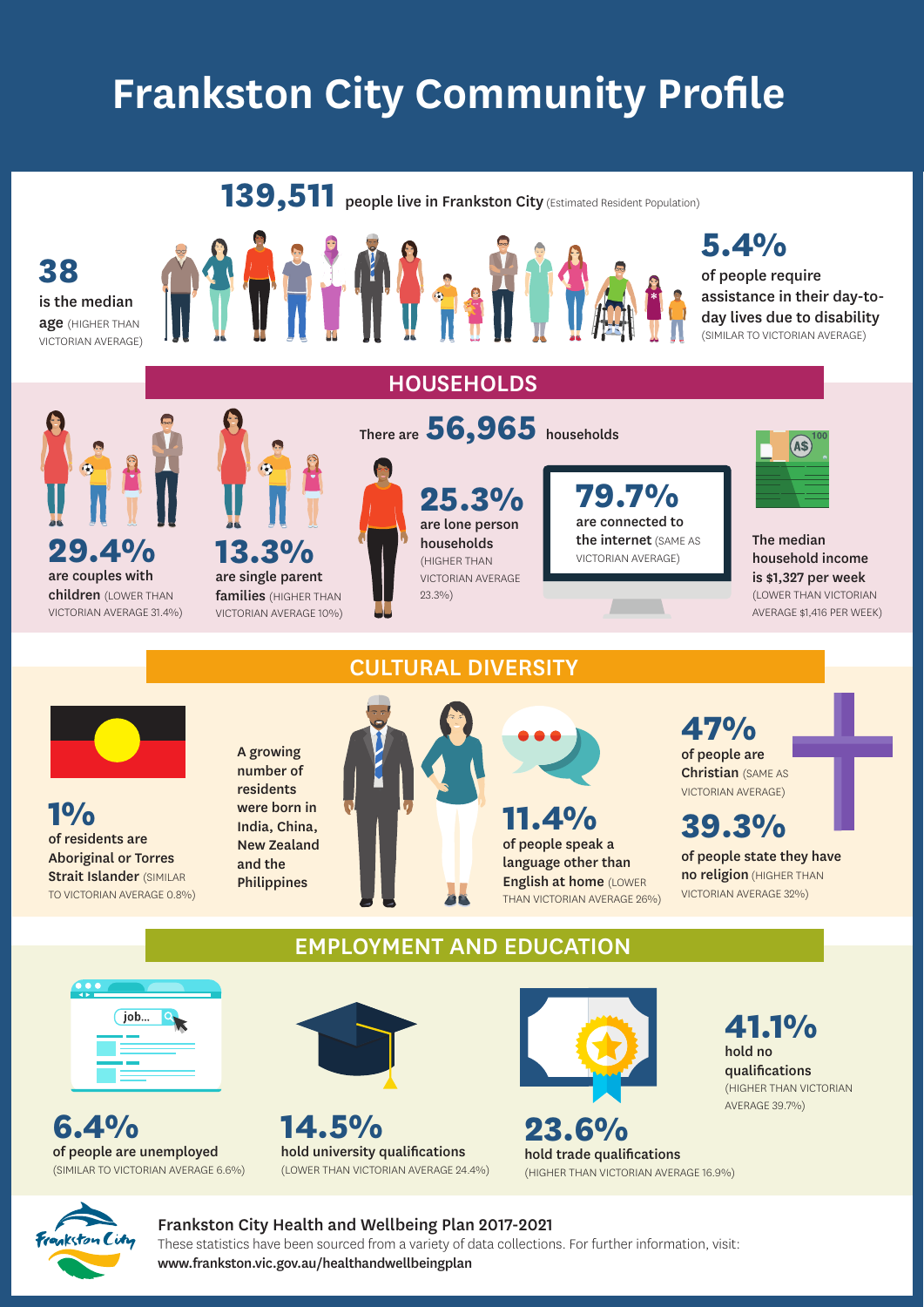## **Frankston City is a Healthy Community** Priority : People in Frankston City are healthy and active

### HEALTHY EATING



**7.6%** of people eat the recommended serves of vegetables (HIGHER THAN VICTORIAN

AVERAGE 6.4%)

recommended serves of fruit (HIGHER THAN VICTORIAN AVERAGE 47.8%)

**51.5%** of people eat the



**15.4%**  of people consume sugary drinks every day (HIGHER THAN VICTORIAN AVERAGE 11%) **5.5%**  of people do not drink any water in a day (HIGHER THAN VICTORIAN AVERAGE 3.1%)

**45%** of infants are breastfed for three months (LOWER THAN VICTORIAN AVERAGE 51.8%)

as smokers. (HIGHER THAN VICTORIAN AVERAGE 13%)

For every one food outlet with healthy options (supermarkets and grocers) there are six unhealthy options

(take-away and fast food outlets)

## HEALTH AND LIFESTYLE



of adults engage in sufficient levels of **physical activity** (LOWER THAN VICTORIAN AVERAGE OF 41%)

### TRAVEL TO WORK



**79%** of people travel by car (HIGHER THAN VICTORIAN AVERAGE 62%)



overweight or obese (HIGHER THAN VICTORIAN AVERAGE 49.9%)

**6%** of people travel by public transport (LOWER THAN VICTORIAN AVERAGE 13%)



of people walk (LOWER THAN VICTORIAN AVERAGE 3%)



#### Frankston City Health and Wellbeing Plan 2017-2021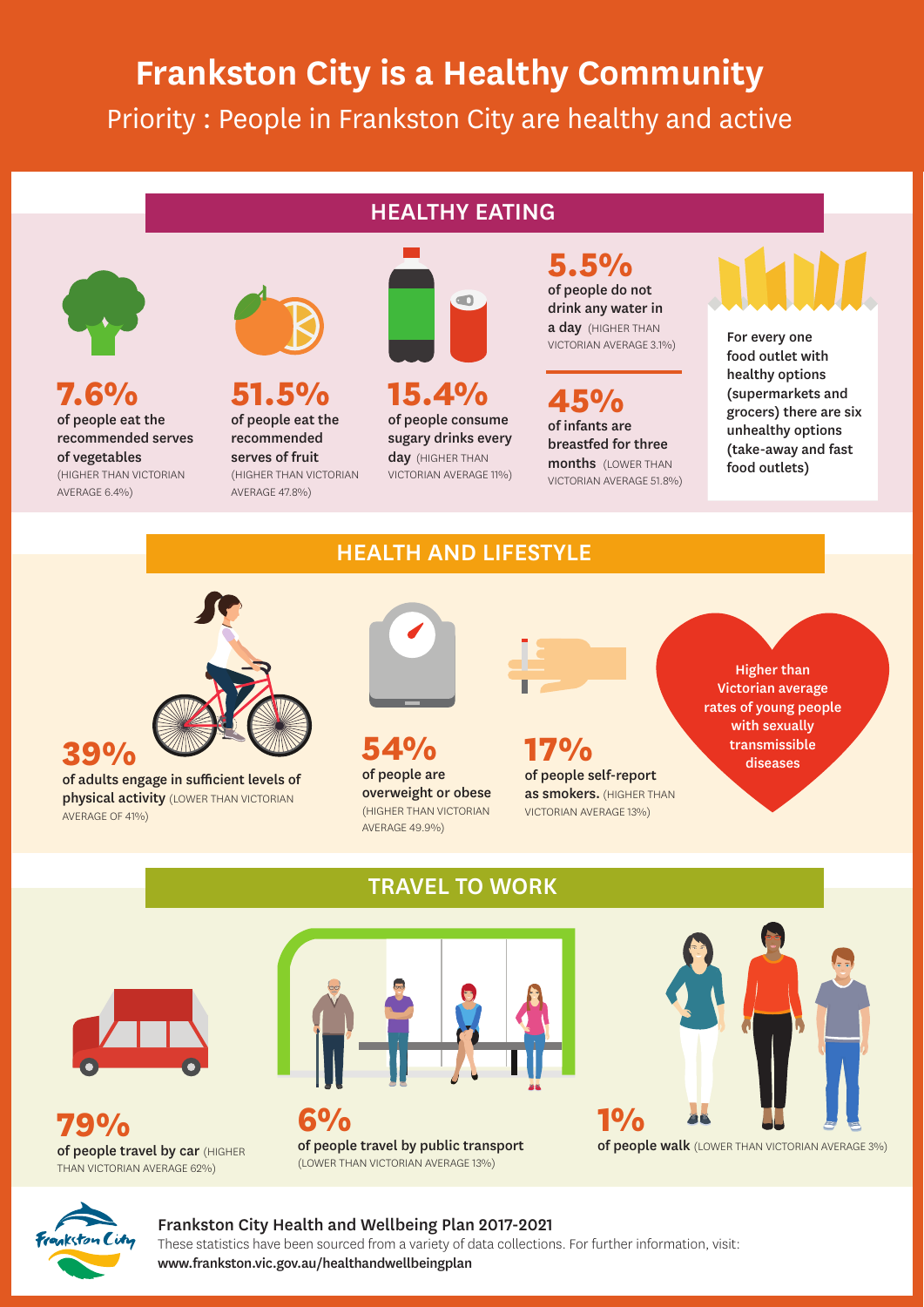## **Frankston City has Stronger Families**

Priority : People in Frankston City enjoy respectful relationships

### FAMILY VIOLENCE



The highest rate of family violence police call-outs in Metropolitan Melbourne



violence incidents with a female victim was more than 3 times higher than that for male victims



Above Victorian average rates of children (0-17 years) on child protection orders and in out-of-home care

#### GENDER EQUALITY





#### Frankston City Health and Wellbeing Plan 2017-2021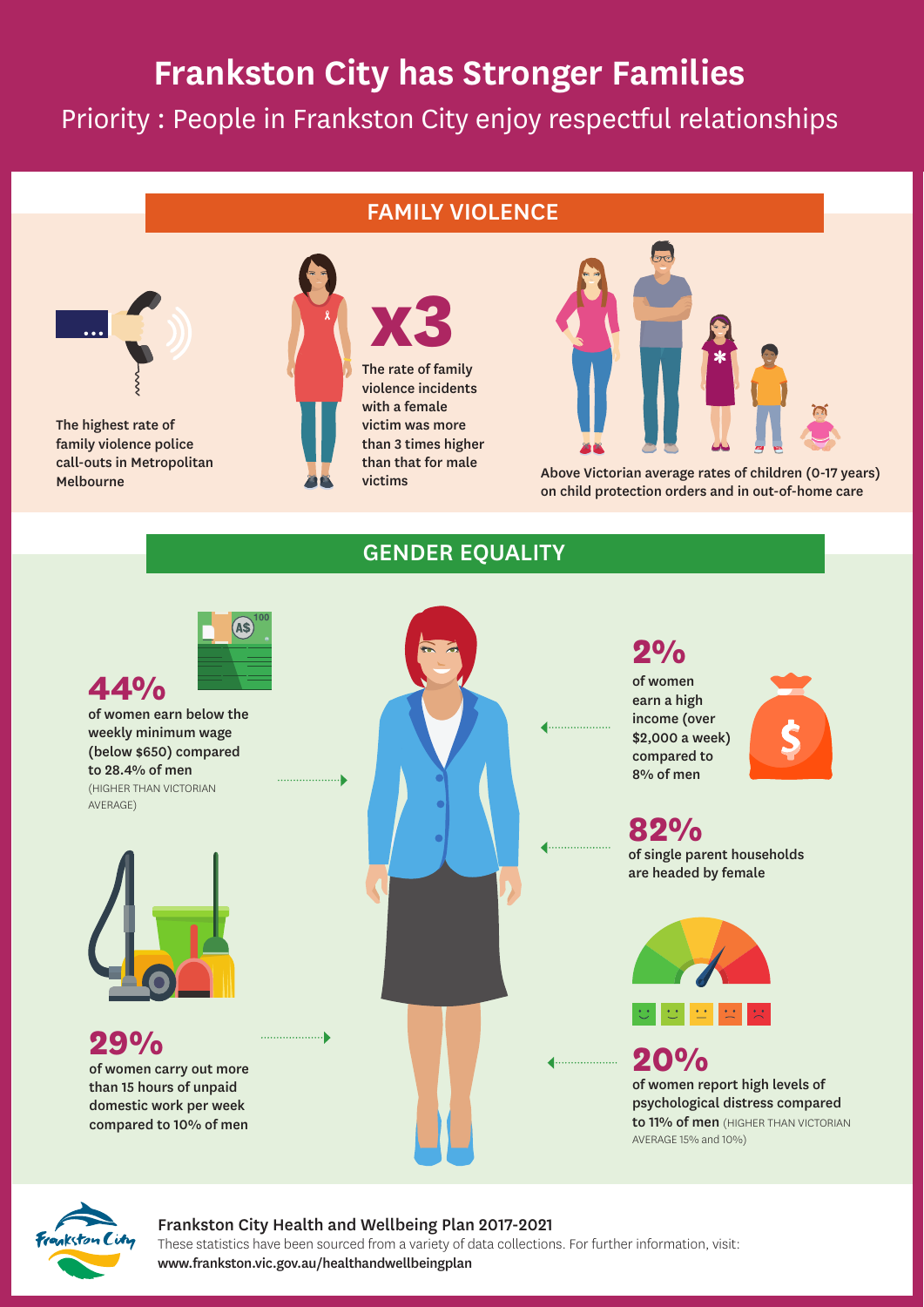## **Frankston City is a Safe Community**

Priority : People in Frankston City have access to diverse and affordable housing and practice safe behaviours

### AFFORDABLE HOUSING



**33%** of households are living in rental stress (HIGHER THAN VICTORIAN AVERAGE 28%)



**9.7%** of households are living in mortgage stress (LOWER THAN VICTORIAN AVERAGE OF 11%)



**10.5%** of rental properties in June 2017 were affordable for people on low incomes



**37.6%**  of people have moved in the last five years



#### **87%**  of people feel safe walking in their street during the day (Lower than Victorian Average 92%)

of people feel safe at night (LOWER THAN VICTORIAN AVERAGE 55%)

## ALCOHOL AND GAMBLING HARMS

**SAFETY** 





#### Frankston City Health and Wellbeing Plan 2017-2021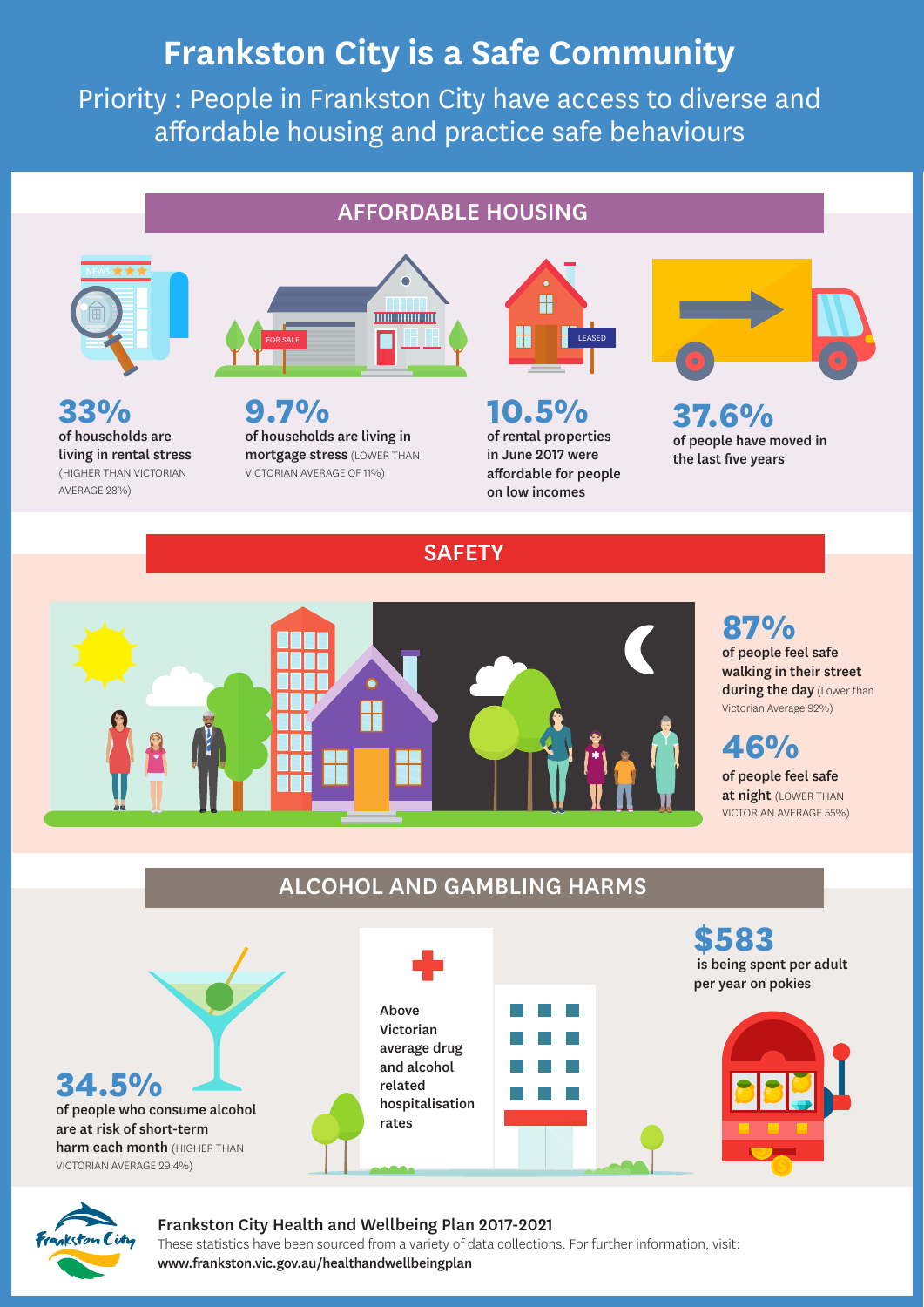## **Frankston City is a Strong Community** Priority : Communities are vibrant, inclusive and engaged

### MENTAL WELLBEING

When asked to rate their general satisfaction with life as a whole on a scale from 1 to 10, an average score of **8%**was given' (SAME AS VICTORIAN AVERAGE)





**16%** of people experience high levels of psychological distress (HIGHER THAN VICTORIAN AVERAGE 13%)

#### SOCIAL CAPITAL



**71%**

of people think their neighbours are willing to help each other out (LOWER THAN VICTORIAN AVERAGE 74%)

**54%**  of people think their neighbourhood is 'close-knit' (LOWER THEN VICTORIAN AVERAGE 61%)



**47%**  of people think multiculturalism makes life in their area better (LOWER THAN VICTORIAN AVERAGE 55.4%)



 $\mathbf{v}_{\mathbf{0}}$ are accessing the internet from home (SAME AS VICTORIAN AVERAGE)



#### Frankston City Health and Wellbeing Plan 2017-2021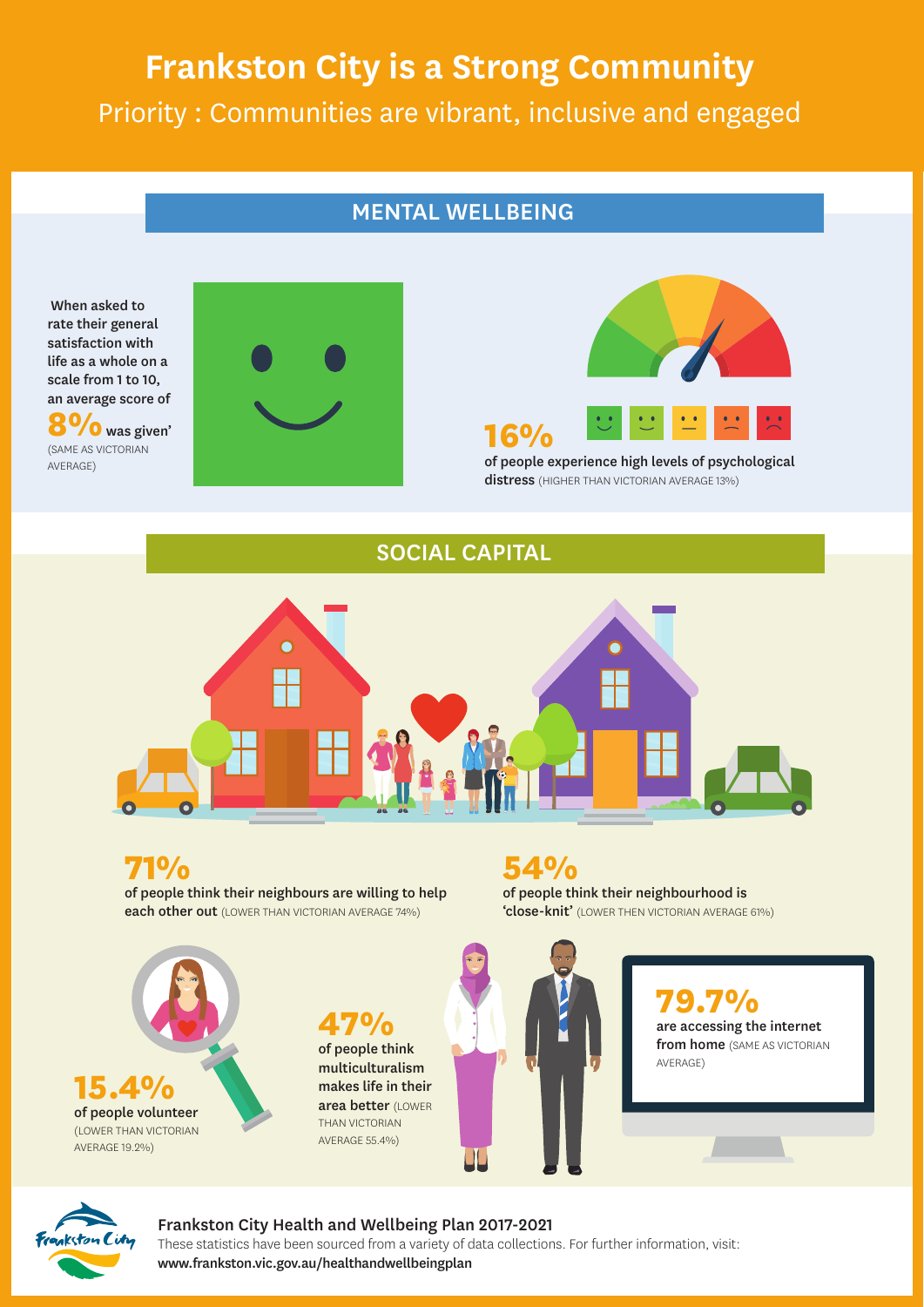## **Frankston City enjoys a Sustainable Environment** Priority : People in Frankston City use resources sustainably

### ENERGY AND WATER USE





Households use an average of 14.95kWh of electricity per day (LOWER THAN AUSTRALIAN AVERAGE 15.9kWh)

**15%** of households have solar installations (HIGHER THAN VICTORIAN AVERAGE 14.7%)

Highest rate of complaints in Metropolitan Melbourne made to the Energy and Water Ombudsman about energy and water credit-related disconnections

### WASTE AND RECYCLING







**54%** of all household waste is being recycled



#### Frankston City Health and Wellbeing Plan 2017-2021